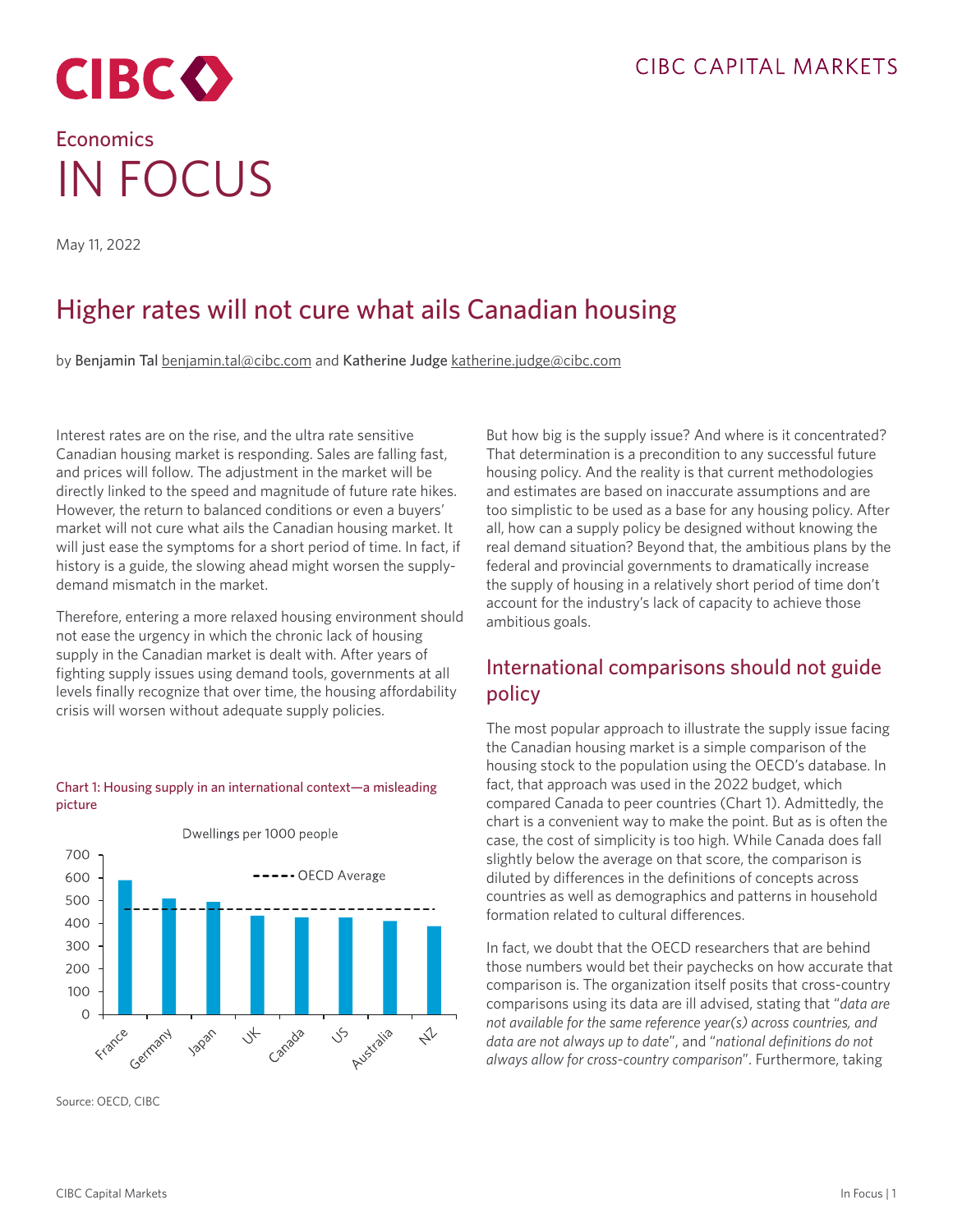#### Chart 2: Countries that rely more on renting have higher supply of housing

Dwellings per 1000 people



Source: OECD, CIBC

housing stock as a share of the population doesn't account for differences in demographics or cultural preferences that shape household sizes or formation rates. Nor does it account for the different propensity to rent, as countries with higher shares of renters generally have more abundant housing supply (Chart 2).

Even if we ignore the rest of the OECD and compare Canada to something closer to home, the US market, things are still not so simple. Take another look at Chart 1 (the one used in the budget). According to the OECD, the supply situation in Canada and the US is basically the same (and we will forgive the fact that the US numbers are for 2019 and the Canadian numbers are for 2016). So if the supply situation is roughly the same, why have prices in Canada risen twice as quickly as in the US over the past 20 years (Chart 3)? Yes, the US went through the financial crisis, but has had ample time to recover from it. So something else is happening here. In short, this simple (and convenient) comparison is hardly one that housing policy in Canada should be based on.

#### Chart 3: Home price growth in Canada double US pace over past two decades





Chart 4: Based on official numbers: Over the past 50 years, more

housing units were built than households were formed

Source: Statistics Canada, CIBC

## Digging deeper

These shortcomings of international comparisons suggest that it's more informative to look at Canada's housing market in isolation to determine what's behind the market's imbalance. Looking back at the cumulative number of housing completions relative to household formation since the 1970s (Chart 4), we can see that on a cumulative basis, more housing units were built than households were formed. That is true even when accounting for the fact that some completions replace existing structures.

Accordingly, this observation makes it seem that all of the noise about supply is much ado about nothing. Warning: Don't stop reading now. The rest of the piece explains why that's not the case.

## Housing demand is grossly undercounted

When it comes to looking at the mismatch in the housing market, the variable to focus on to measure housing demand is household formation. And we assume that this number is measured accurately and is written in stone. After all, municipalities rely on those estimates heavily when they make decisions regarding land release and building permits. But the household formation numbers are far from accurate. They are derived by the CMHC by translating population growth into the number of households using estimates of headship rates, or the number of households created from a given number of people. However, plenty of information is being lost in that translation, leading to a gross underestimate of the real number of households in Canada, and thus demand for housing. And if demand is undercounted, then of course the supply released by municipalities to meet that demand will be inadequate. In the past, we've highlighted some of these issues, and here we summarize our concerns with the current methodology used to estimate household formation in Canada.

Source: OECD, CIBC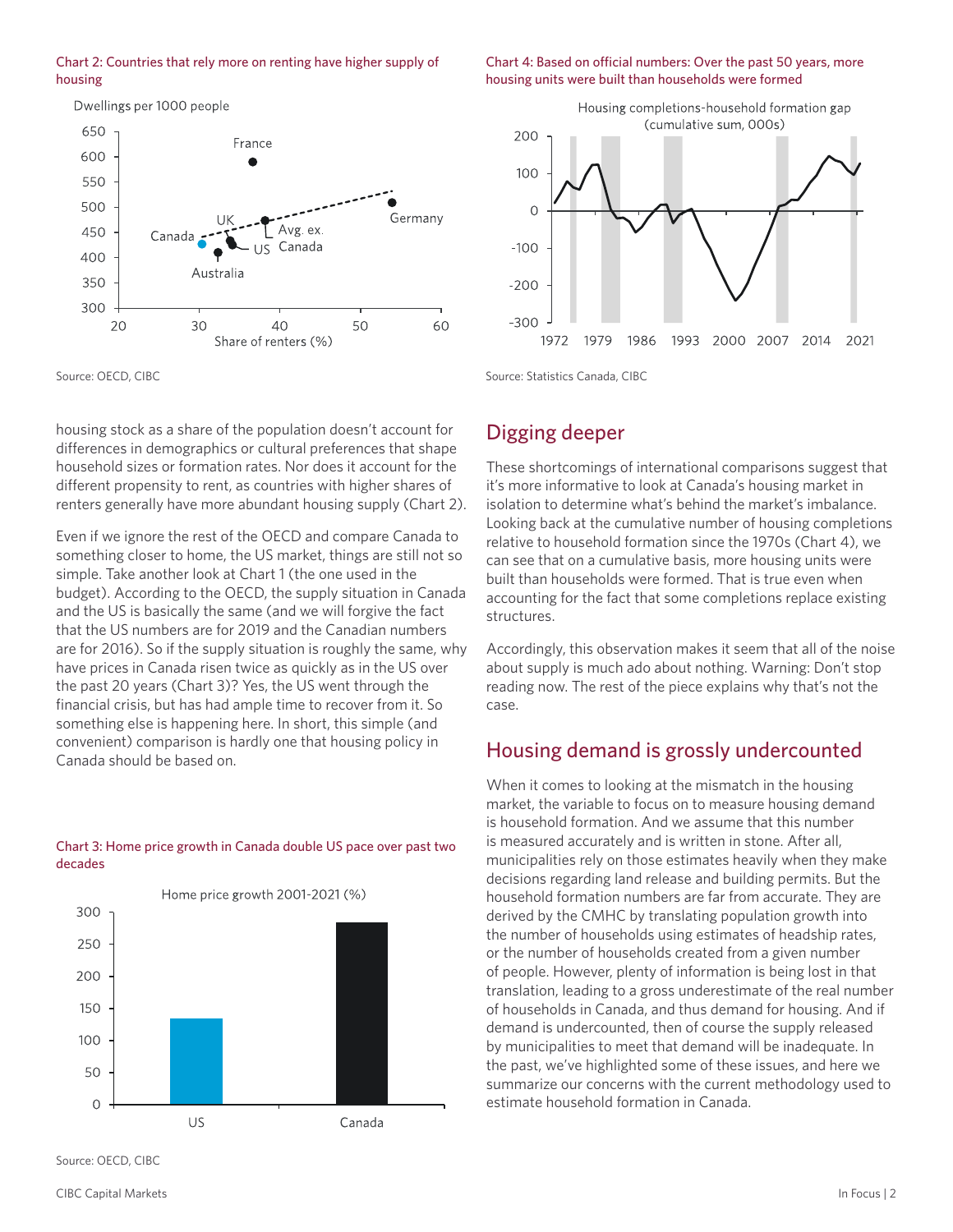#### 1. 2021 Household formation projections are based on 2016 data and materially understate the number of immigrants and non-permanent residents (NPRs) since 2016

The official number of households in the 2021 CMHC estimate is derived from Statistics Canada's Population Projections and is based on 2016 census data. All subsequent years are projections. The assumptions of immigration are based on the 2019-2021 Immigration Plan presented by the Minister in 2018. NPR projections were derived by consultations with Statistics Canada's Demographic Division around the same time period (2018). However, the actual number of new immigrants and NPRs during that period was notably higher than those estimates, suggesting a material undercounting of housing demand in the official CMHC household formation figures.

#### 2. Expired NPR Visas not counted as residents or households

Statistics Canada's Demographic Division policy is to count all expired NPR visa holders as having left the country 30 days after the expiration of those visas. However, during Covid, NPRs with expired visas were allowed to stay in the country through extensions as announced on Immigration Canada's website, including those with pending Permanent Resident applications. Therefore, those individuals are not a part of any official statistics—but they still require housing.

#### 3. Usual place of residence

Based on the census, the usual residence of post-secondary students is that of their parents, if they return to or are assumed to intend to live with their parents in the future, even if they live elsewhere while attending school or while working a summer job. This of course leads to a major undercounting of demand for housing (mostly rental units) by students during the academic year. As a side note, we should mention that the US counts post-secondary students differently and doesn't seek to identify students' intent to return to a parental home. Those students are counted as part of the overall demand for housing. Another reason to be very careful to not compare Canadian and US statistics without proper adjustments.

#### 4. Undercounting headship rate for new immigrants and NPRs

CMHC calculations assume the same headship rate for new immigrants, NPRs, and long-term residents/citizens. That's problematic. For example, the headship rate of immigrants and NPRs in their late teens and 20s is likely to be substantially understated, as the census materially overstates the share of that age cohort that remains in its parental home. And the growing share of young adult immigrants suggests that this undercounting will be even more significant in the future.

There is no way to precisely quantify the magnitude of the undercounting of housing demand due to the factors discussed earlier. Our conservative educated guess is that that number is close to 500,000 households. That is, official household

numbers often used to estimate the demand in the market undercount the real demand for housing by about half a million households.

But we won't have to guess for long. While changes to the methodology and collection processes for the 2026 Census are necessary to resolve the undercounting, the upcoming releases of disaggregated household and dwelling data for 2021 from the long-form census will better inform us about the shortfall in the numbers used by CMHC to make household projections, and therefore should be used as a base for any supply-related policies.

## Construction industry doesn't have the capacity to meet governments' elevated targets

The undercounting of demand means that the supply issue is real and needs attention. There is no shortage of ideas and suggestions to address this problem, and we have discussed many of them in the past. The most direct policy response by governments at all levels is a commitment to quickly build many more units. But not enough consideration is given to the simple fact that the industry's capacity to reach those elevated targets is questionable at best. Our focus here is on one aspect of the issue: the rising cost and length of construction due to a lack of labour and trades. Chart 5 tells the tale.

If time is money, then the ongoing increase in the average length of time for completions is a major challenge facing the market. It takes twice as long to complete both low-rise and high-rise units today than it did two decades ago. And a lack of labour supply is a major cause of those delays. While large developers are usually able to secure their own labour pool, that's not the case for mid-sized and small operators that

#### Chart 5: Time is money



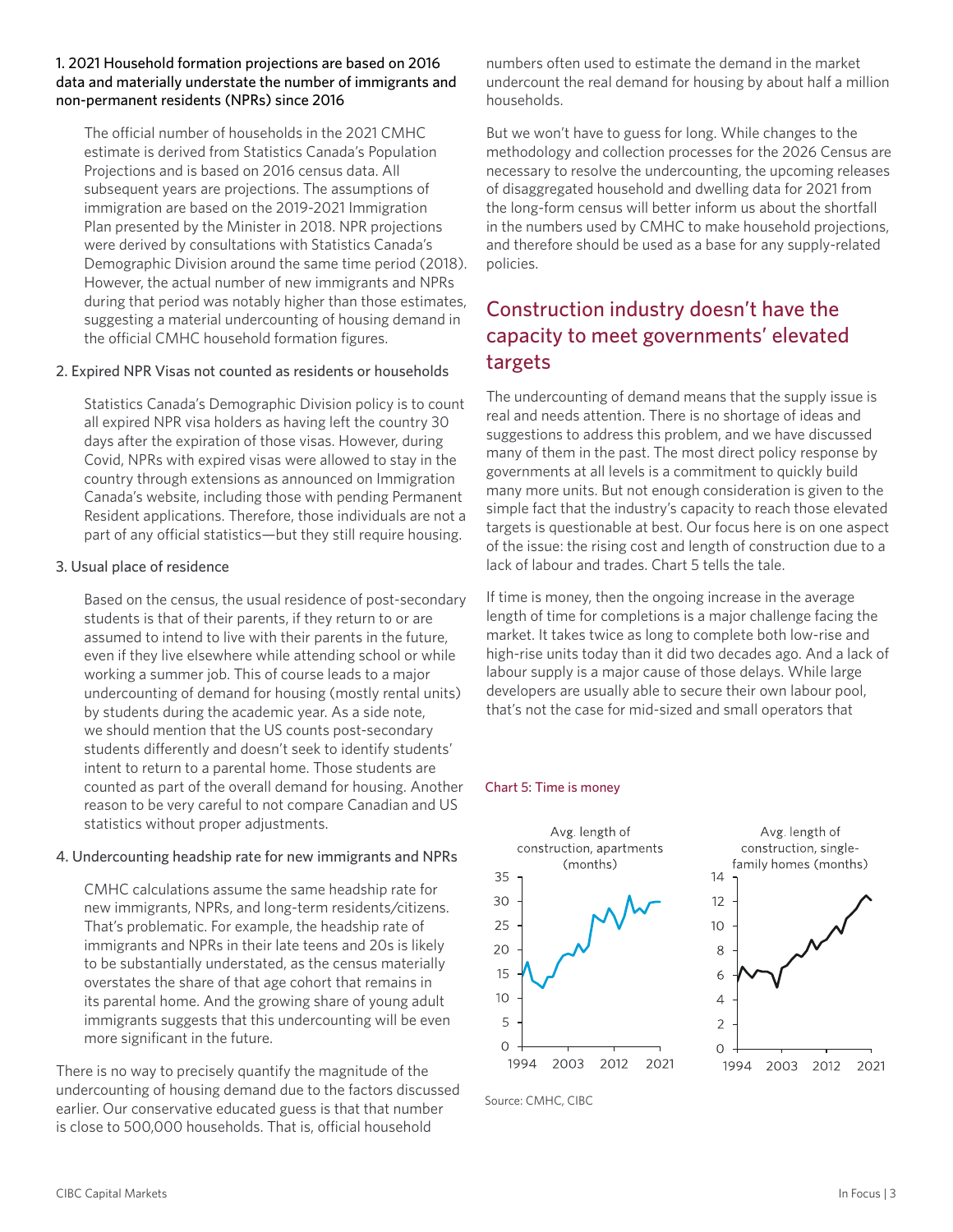#### Chart 6: Labour supply issues amplified during pandemic as demand grew

#### % Change since end of 2019  $14$  $12$ 10 8 6  $\overline{4}$  $\overline{2}$  $\overline{O}$ Real investment in residential Construction employment structures



Source: Statistics Canada, CIBC

account for 30-40% of activity. Increased competition for labour due to the growing number of large-scale infrastructure projects underway has added to the challenges in recent years. And the pandemic exacerbated that labour shortage. While demand for homes and renovations was supported by rock bottom interest rates and the shift to working from home, employment in the construction industry didn't reach its pre-pandemic level until January 2022, as higher wages started to attract employees. That compares to residential investment which more than recovered by the third quarter of 2020, and stood 14% above those levels as of Q4 2021 (Chart 6) in after-inflation terms.

While overall immigration in 2021 was very strong, it didn't even come close to denting the labour supply issue in the construction industry, as hardly any of the 400,000 new

#### Chart 7: Construction industry (2021) hasn't benefitted from higher immigration



Source: Statistics Canada, CIBC

Source: Altus, Urbanation, CIBC

130

110

90

 $70$ 

**Dec-15** 

immigrants that arrived last year worked in construction (Chart 7). Clearly, in order to address the supply issue in housing, an immigration component is needed. In addition, policies aimed at training young Canadians in skilled trades would help to ease the labour shortage.

New condo price GTA

Dec-19

Dec-21

----- Building costs GTA

Dec-17

Moreover, higher labour costs combined with supply chain disruptions and higher fuel prices for transporting building materials have added to construction costs during the pandemic. Chart 8 illustrates that issue. Since 2015, the cost of construction in Toronto has risen by 46% while the price of a newly built condo unit has risen by 42%. That narrowing in profit margins is starting to impact supply by making developers think twice before committing to projects. Higher interest rates will add to development costs, while at the same time it will work to reduce demand. Without a dramatic reduction in the cost of construction, look for overall new supply to soften notably in the near future.

Even an undersupplied market can adjust or correct under the weight of rapidly rising interest rates. The ongoing slowing in housing activity will bring some sanity back to the market. The pause should be used as an opportunity to continue to implement and fine tune housing policies aimed at preventing a retightening in market conditions as we reach the other side of the current market slowdown. A much more accurate measure of housing demand is an absolute precondition here. Our rough estimate that current housing demand is undercounted by 500,000 households illustrates the potential size of the problem. The upcoming release of the disaggregated household and dwelling data from the long-form census should provide us with some necessary information here, and the 2026 census should be redesigned to overcome the issues raised above. Finally, the labour shortage is likely to ease as the market slows, but a long-term solution is needed. It's easy to propose a significant increase in the supply of housing on paper, but it's much more difficult to do it in practice when you don't have enough trained workers to do the job.